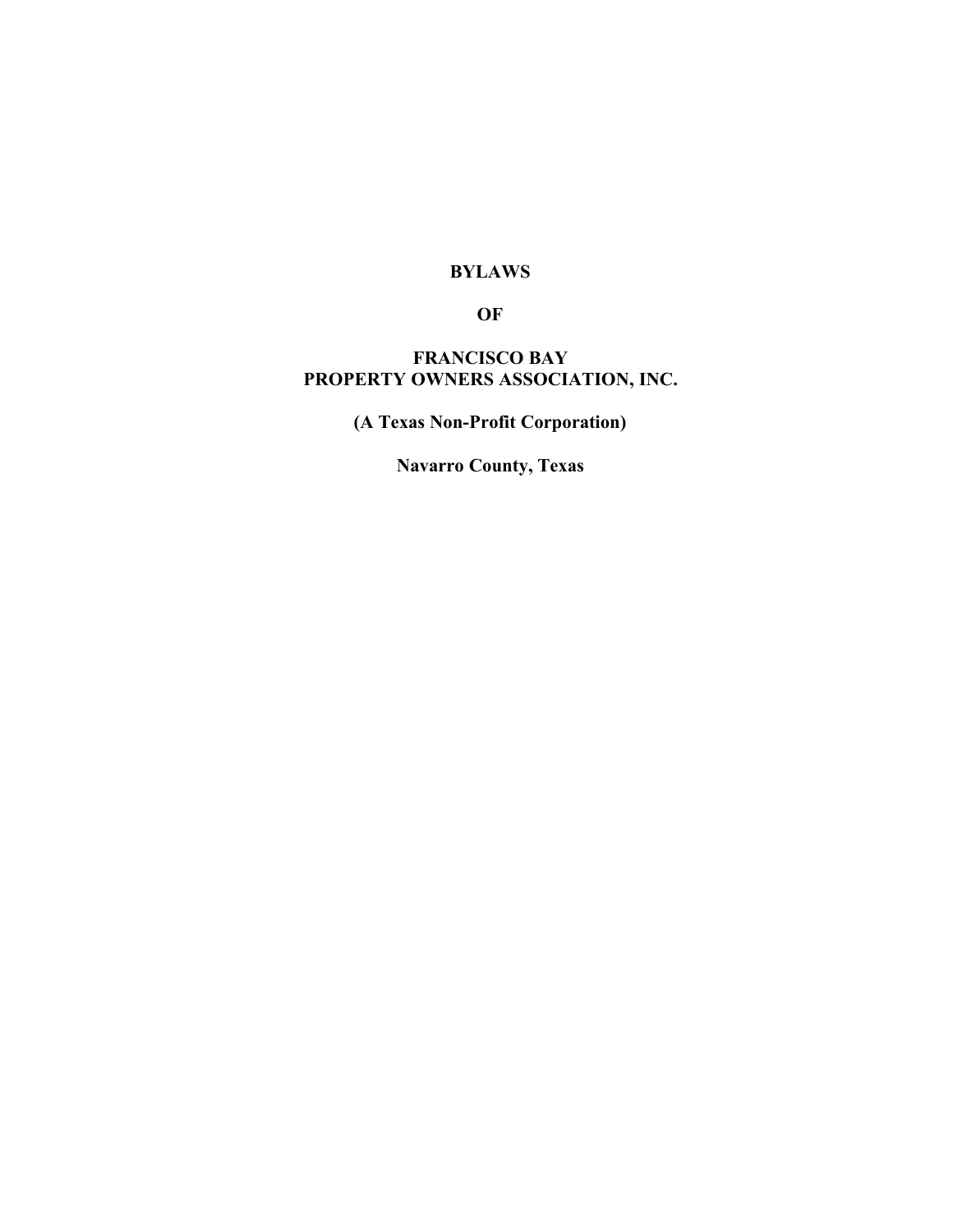# **TABLE OF CONTENTS**

# **FOR BYLAWS OF**

# **FRANCISCO BAY** PROPERTY OWNERS ASSOCIATION, INC.

| 1.1          |  |  |  |  |
|--------------|--|--|--|--|
|              |  |  |  |  |
| 2.1          |  |  |  |  |
| 2.2          |  |  |  |  |
|              |  |  |  |  |
| 3.1          |  |  |  |  |
| 3.2          |  |  |  |  |
| 3.3          |  |  |  |  |
| 3.4<br>3.5   |  |  |  |  |
|              |  |  |  |  |
|              |  |  |  |  |
| 4.1          |  |  |  |  |
| 4.2          |  |  |  |  |
| 4.3          |  |  |  |  |
| 4.4<br>4.5   |  |  |  |  |
| 4.6          |  |  |  |  |
| 4.7          |  |  |  |  |
|              |  |  |  |  |
| 5.1          |  |  |  |  |
| 5.2          |  |  |  |  |
| 5.3          |  |  |  |  |
| 5.4          |  |  |  |  |
| 5.5          |  |  |  |  |
| 5.6          |  |  |  |  |
| 5.7          |  |  |  |  |
| 5.8          |  |  |  |  |
| 5.9          |  |  |  |  |
| 5.10<br>5.11 |  |  |  |  |
| 5.12         |  |  |  |  |
| 5.13         |  |  |  |  |
| 5.14         |  |  |  |  |
|              |  |  |  |  |
| 6.1          |  |  |  |  |
| 6.2          |  |  |  |  |
|              |  |  |  |  |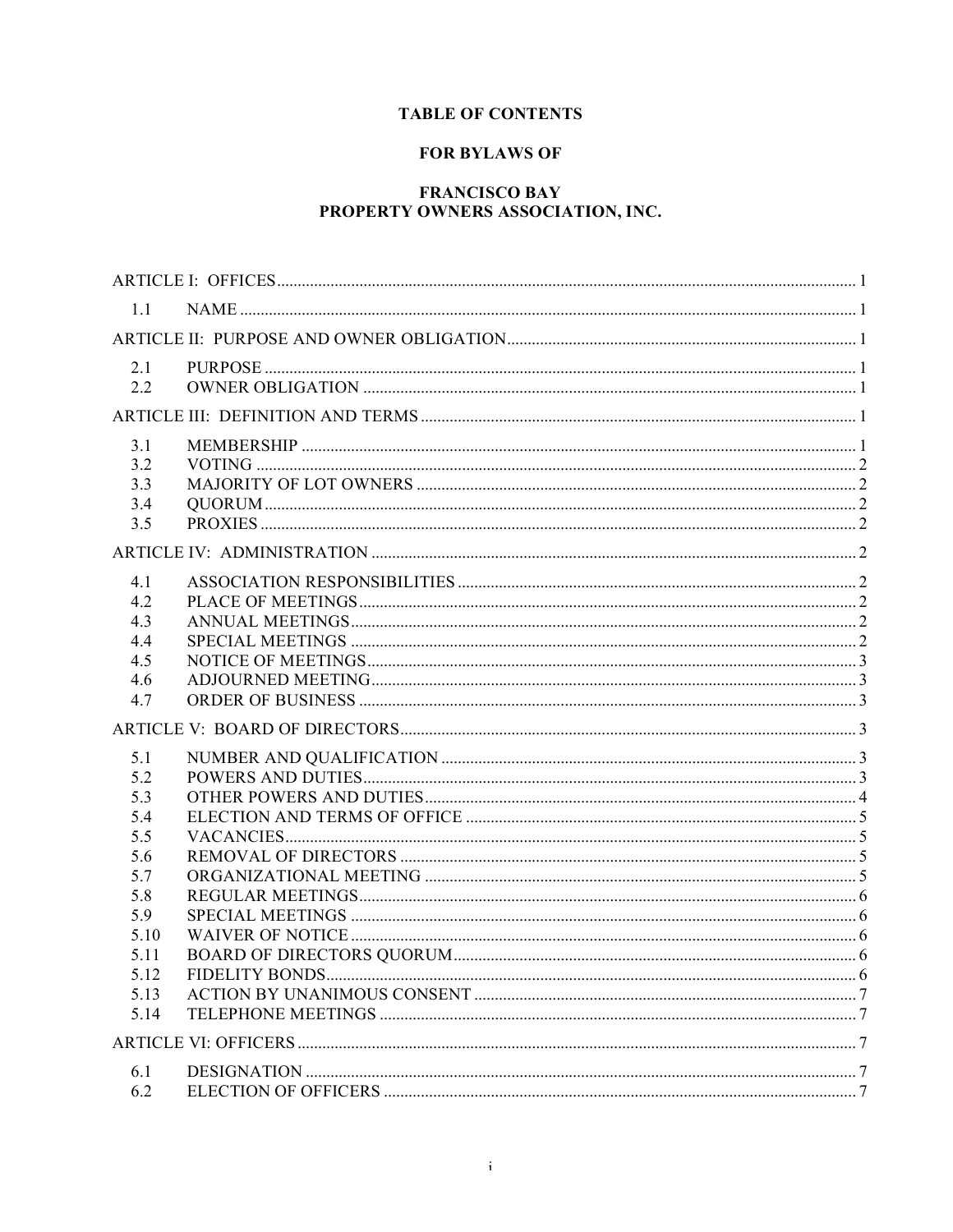| 6.3        |  |
|------------|--|
| 6.4<br>6.5 |  |
| 6.6        |  |
| 6.7        |  |
|            |  |
| 7.1        |  |
|            |  |
| 8.1        |  |
| 8.2        |  |
| 8.3        |  |
|            |  |
| 91         |  |
|            |  |
| 101        |  |
|            |  |
| 11.1       |  |
|            |  |
| 12.1       |  |
|            |  |
| 131        |  |
|            |  |
| 14.1       |  |
|            |  |
| 151        |  |
|            |  |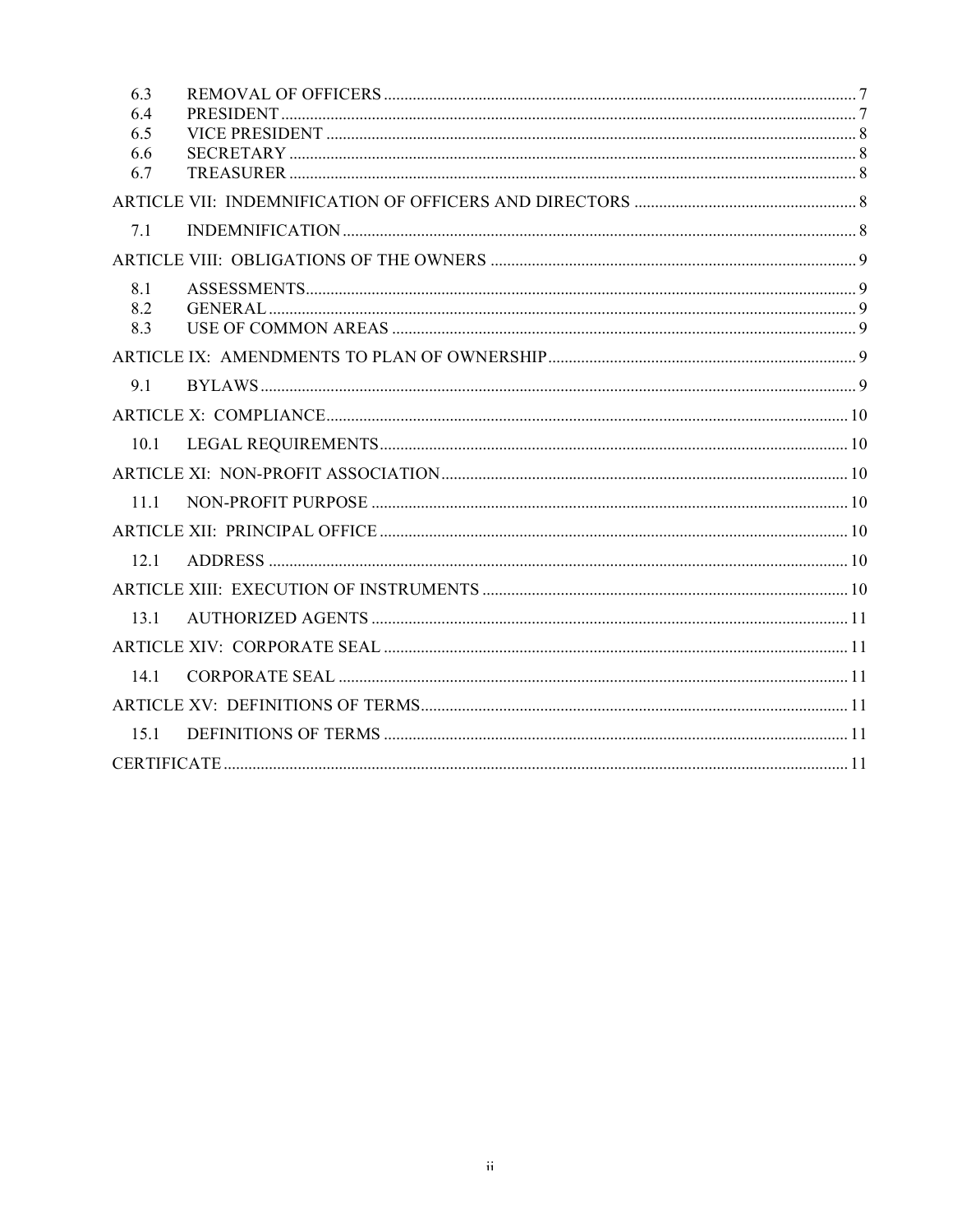### BYLAWS

OF

# FRANCISCO BAY PROPERTY OWNERS ASSOCIATION, INC.

## (A Texas Non-Profit Corporation)

# ARTICLE I

#### **OFFICES**

1.1 NAME: The name of the organization shall be Francisco Bay Property Owners Association, Inc., hereinafter called "Association."

#### ARTICLE II

## PURPOSE AND OWNER OBLIGATION

2.1 PURPOSE: The purpose for which this non-profit Association is formed is to govern the subdivision known as Francisco Bay and any additions or additional phases thereto (hereinafter referred to as "Property") situated in the County of Navarro, State of Texas, which Property is described on the attached Exhibit "A," which by this reference is made a part hereof.

2.2 OWNER OBLIGATION: All present or future owners, tenants, future tenants or any other person who might use the facilities of the Property in any manner, are subject to the regulations set forth in the Bylaws. The mere acquisition, rental or occupancy of any of the lots (hereinafter referred to as "Lots") of the Property will signify that these Bylaws are accepted, ratified and will be strictly followed.

# ARTICLE III

## DEFINITION AND TERMS

3.1 MEMBERSHIP: Any person, upon becoming an owner ("Owner") of a Lot, shall automatically become a Member of this Association and be subject to these Bylaws. Such membership shall terminate without any formal Association action upon the event that such person ceases to own a Lot. Such termination shall not relieve or release any such former Owner from any liability or obligation incurred under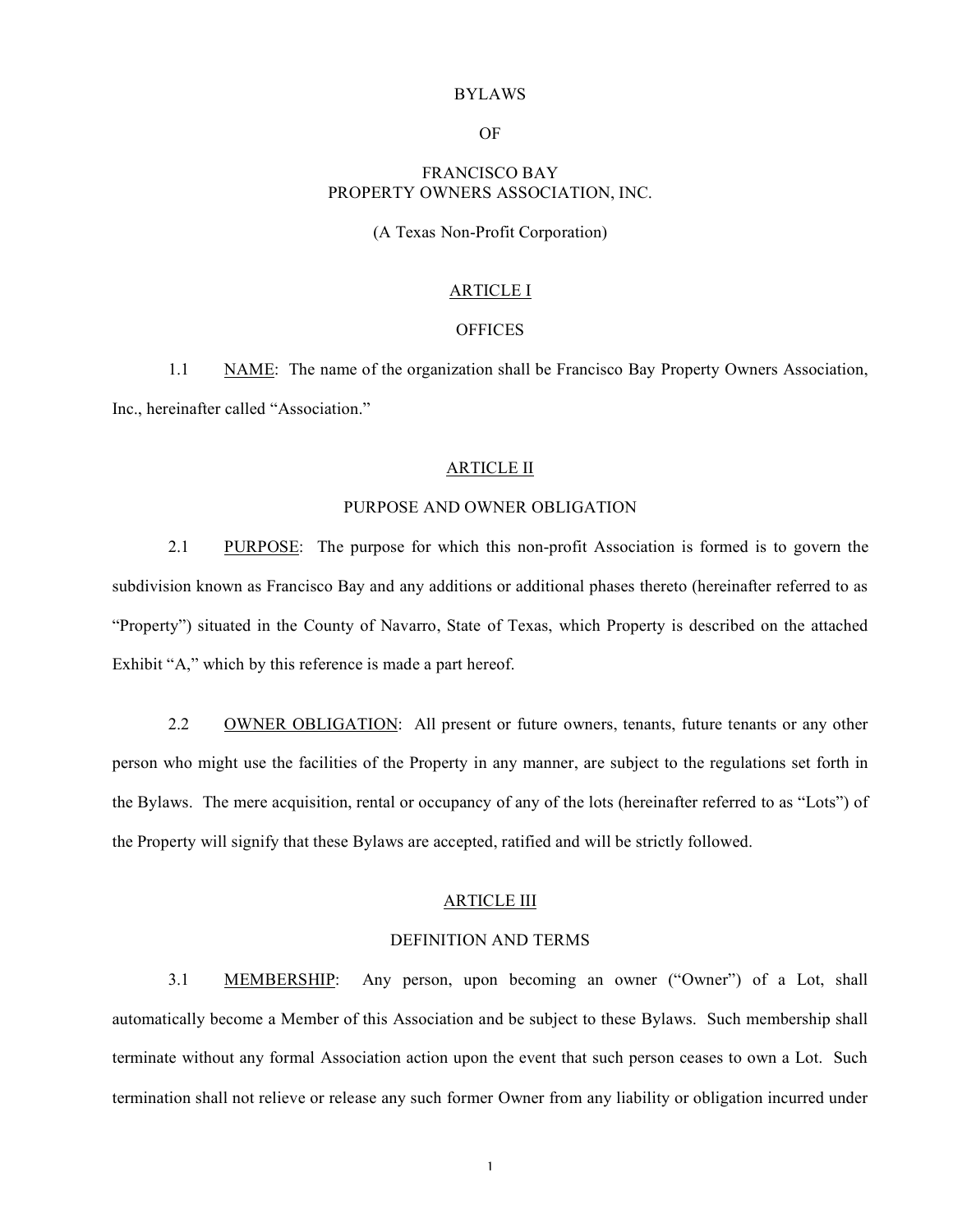or in any way connected with the Property during the period of such ownership an membership in this Association, or impair any rights or remedies which the Board of Directors of the Association or others may have against such former Owner and Member arising out of or in any connected with such ownership and membership and the covenants and obligations incident thereto. No certificates of stock shall be issued by the Association.

3.2 VOTING: Ownership shall entitle the Owner(s) to cast one (1) vote per Lot in the affairs of the Association. Voting shall not be split among more than one (1) Unit Owner.

3.3 MAJORITY OF LOT OWNERS As used in these Bylaws, the term "majority of Lot Owners" shall mean those Owners with fifty-one percent (51%) of the votes entitled to be cast.

3.4 QUORUM Except as otherwise provided in these Bylaws, the presence in person or by proxy of a "majority of Lot Owners" as defined in Paragraph 3.3 of this Article shall constitute a quorum.

3.5 PROXIES: Votes may be cast in person or by Proxy. Proxies must be filed with the Secretary before the appointed time of each meeting.

# ARTICLE IV

#### ADMINISTRATION

4.1 ASSOCIATION RESPONSIBILITIES: The Association will have the responsibility of administering the Property through a Board of Directors.

4.2 PLACE OF MEETINGS: All annual and special meetings of the Association shall be held at the principal office of the Association or at such other suitable and convenient place as may be permitted by law and from time to time fixed by the Directors and designated in the notices of such meetings.

4.3 ANNUAL MEETINGS: Annual meetings shall be held the third (3rd) Thursday of January each year.

4.4 SPECIAL MEETINGS: It shall be the duty of the President to call a special meeting of the Owners as directed by resolution of the Board of Directors, or upon a petition signed by at least one tenth  $\binom{1}{10}$  of the Owners and presented to the Secretary. The notices of any special meeting shall state the time and place of such meeting and the purpose thereof. No business shall be transacted at a special meeting

 $\mathfrak{D}$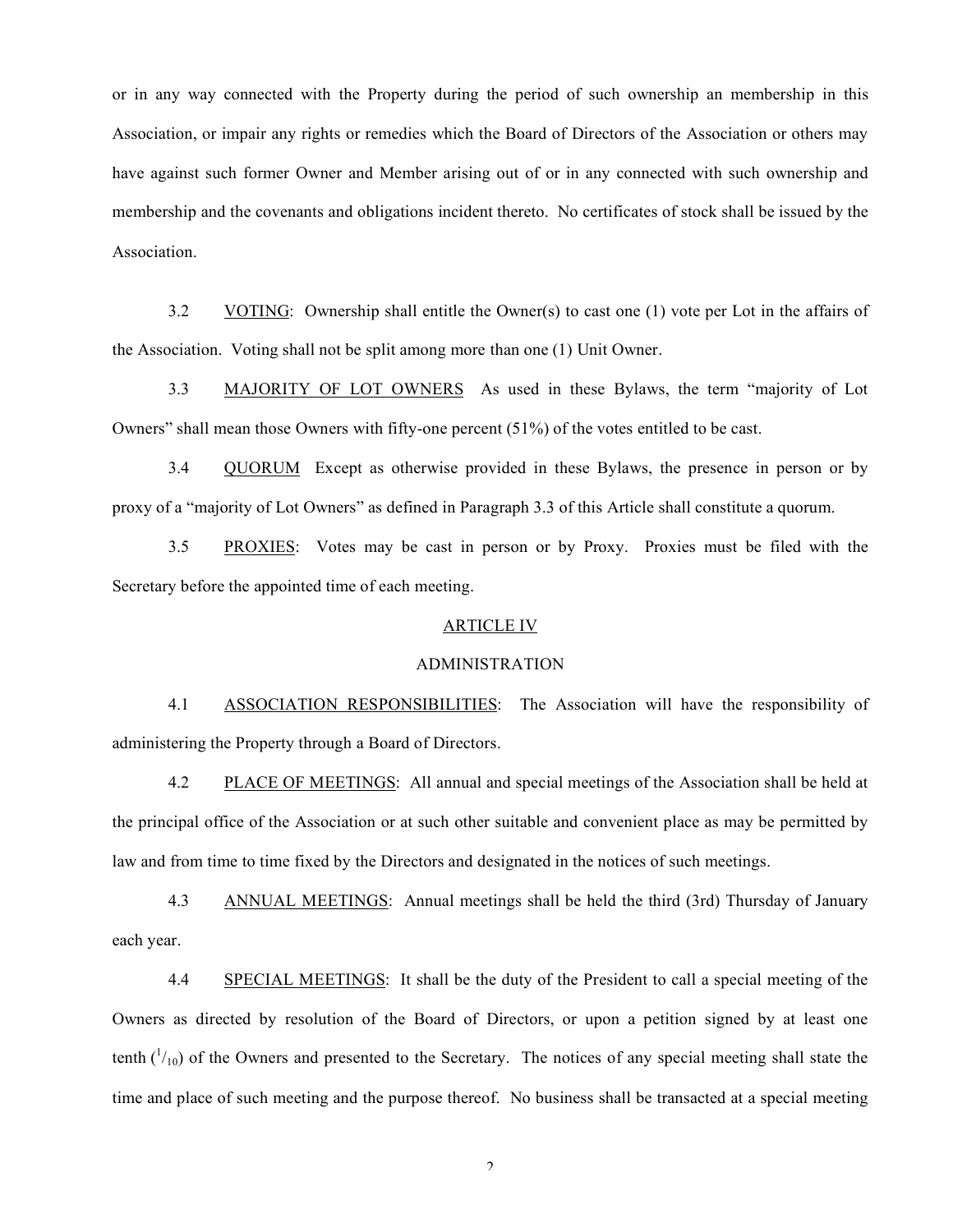except as stated in the notice unless by consent of four-fifths  $(^4/_5)$  of the Owners present, either in person or by proxy.

4.5 NOTICE OF MEETINGS: The Secretary shall mail notices of annual and special meetings to each Member of the Association, directed to his last known post office address as shown on the records of the Association, by U.S. First Class Mail, postage prepaid. Such notice shall be mailed not less than thirty (30) days, nor more than sixty (60) days before the date of such meeting and shall state the date, time and place of the meeting and the purpose or purposes thereof. In lieu of mailing notice as herein provided, such notice may be delivered by hand or left at the Member's residence in his absence.

4.6 ADJOURNED MEETING: If any meeting of Owners cannot be organized because a quorum has not attended, the Owners who are present, either in person or by proxy, may adjourn the meeting from time to time until a quorum is attained.

4.7 ORDER OF BUSINESS: The order of business at all meetings of the Owners of Units shall be as follows:

- (a) Roll call
- (b) Proof of Notice of meeting or waiver of notice
- (c) Reading of minutes of preceding meeting
- (d) Reports of officers
- (e) Reports of committees
- (f) Election of Directors
- (g) Unfinished business
- (h) New business

# ARTICLE V

# BOARD OF DIRECTORS

5.1 NUMBER AND QUALIFICATION: The affairs of this Association shall be governed by a Board of Directors composed of three (3) persons. The following persons shall act in such capacity and shall manage the affairs of the Association until their successors are elected, to-wit:

- (1) DONALD L. APOSTOLO
- (2) KIMBERLY D. GEE
- (3) CHRISTINE A. SAYLOR

5.2 POWERS AND DUTIES: The Board of Directors shall have the powers and duties necessary for the administration of the affairs of the Association and for the operation and maintenance of the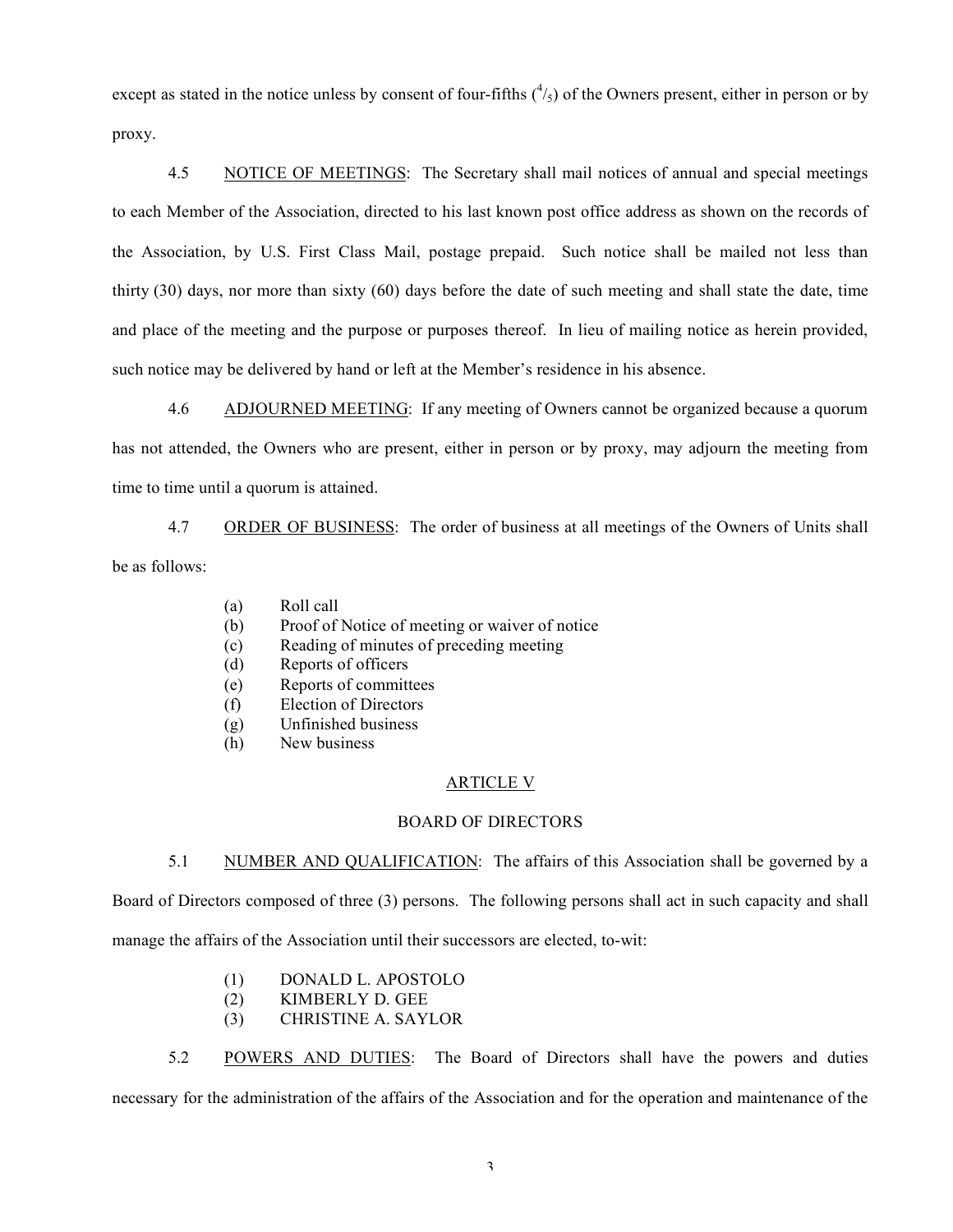common areas of the Property. The Board of Directors may do all such acts and things that are not by these Bylaws or by the Covenants & Deed Restrictions for Francisco Bay Phase I and Phase II directed to be exercised and done by the Owners.

5.3 OTHER POWERS AND DUTIES: The Board of Directors shall have the following duties:

A. To administer and enforce the covenants, conditions, restrictions, uses, limitations, obligations and all other provisions set forth in the Covenants.

B. To establish, make and enforce compliance with rules necessary for the orderly operation, use and occupancy of this Property.

C. To keep in good order, condition and repair all of the Common Areas and any items of personal property used in the enjoyment of the Common Areas.

D. To obtain and maintain comprehensive liability insurance covering the Common Areas of the Property and the Corporation in amounts deemed appropriate by the Directors covering all claims for personal injury and/or property damage arising out of a single occurrence.

E. To fix, determine, levy and collect the assessments to be paid by each of the Owners, and by majority vote of the Board to adjust, decrease or increase the amount of the assessments subject to provisions of the Covenants; to levy and collect special assessments in order to meet increased operating or maintenance expenses or costs, and additional capital expense. All special assessments shall be in itemized statement form and shall set forth in detail the various expenses for which the assessments are being made.

F. To collect delinquent assessments by suit or otherwise and to enjoin or seek damages from an Owner, as provided in the Covenants and these Bylaws.

G. To protect and defend the Common Areas from loss and damage by suit or otherwise.

H. To borrow funds in order to pay for any required expenditure or outlay; to execute all such instruments evidencing such indebtedness which shall be the several obligations of all of the Owners in the same proportion as their interest in the Common Areas.

I. To enter into contracts within the scope of their duties and power.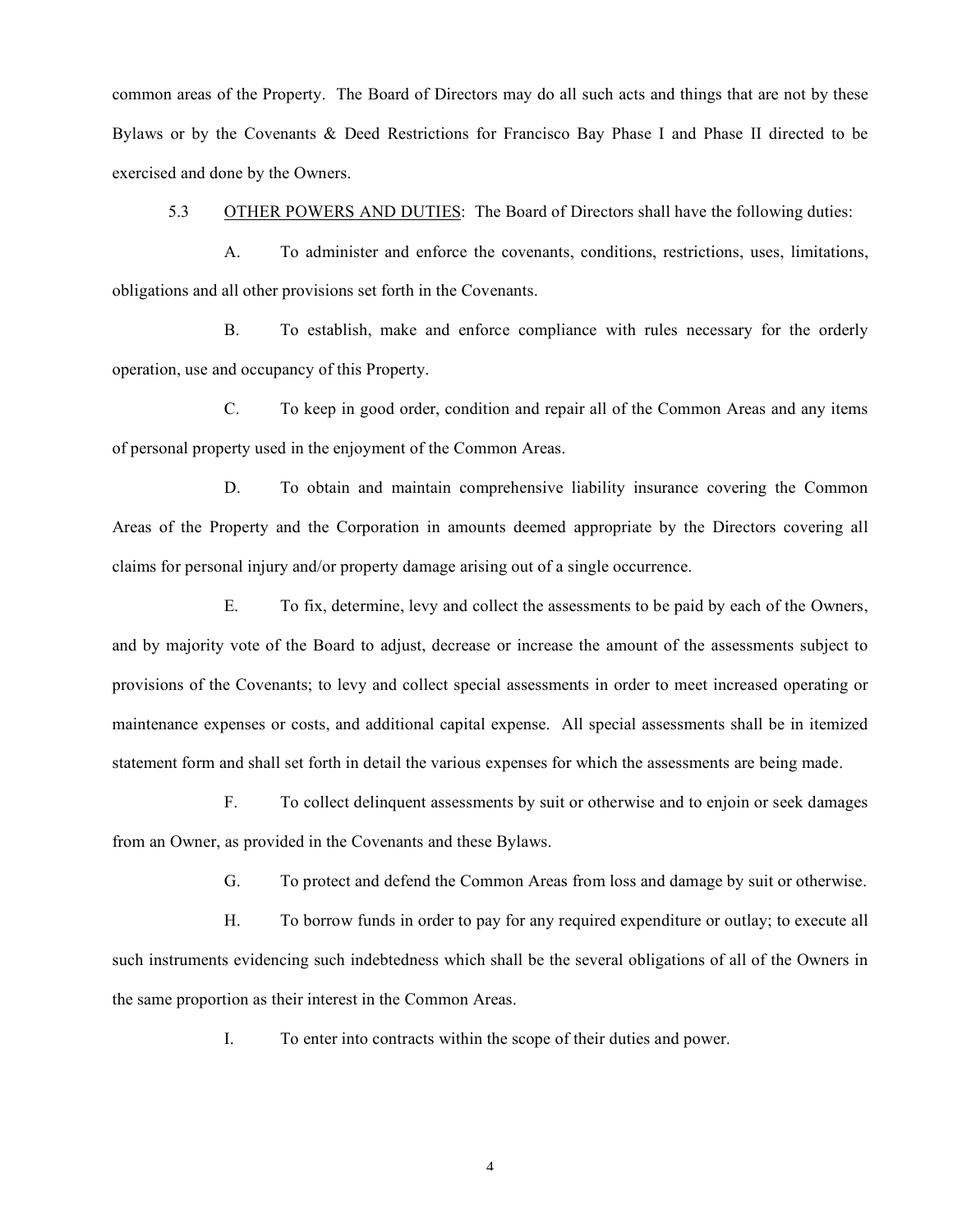J. To establish a bank account for the funds which are required or may be deemed advisable by the Board of Directors.

K. To keep and maintain full and accurate books and records showing all of the receipts, expenses, or disbursements and to permit examination thereof at any reasonable time by each of the Owners and any first mortgagee of a Lot. The Association shall cause to be prepared and delivered annually to each Owner a statement showing all receipts, expenses or disbursements since the last such statement. Such financial statements shall be available to any first mortgagee of a Lot, on request, within sixty (60) days following the fiscal year end of the Property.

L. To designate the personnel necessary for the maintenance and operation of the Common Elements.

M. In general, to carry on the administration of this Association and to do all of those things necessary and reasonable in order to carry out the purpose of the Association.

5.4 ELECTION AND TERMS OF OFFICE: At the first annual meeting of the Association the term of office of the Directors shall be fixed for one (1) year. The persons acting as Directors shall hold office until their successors have been elected and hold their first meeting.

5.5 VACANCIES: Vacancies on the Board of Directors caused by any reason other than the removal of a Director by a vote of the Association shall be filled by vote of the majority of the remaining Directors, even though they may constitute less than a quorum. Each Director so elected shall serve out the remaining term of his predecessor.

5.6 REMOVAL OF DIRECTORS: At any regular or special meeting duly called, any one (1) or more of the Directors may be removed with or without cause by a majority of the Owners, and a successor may then and there be elected to fill the vacancy thus created.

5.7 ORGANIZATIONAL MEETING: The first meeting of a newly elected Board of Directors shall be held within ten (10) days of election at such place as shall be fixed by the Directors at the meeting at which such Directors were elected, and no notice shall be necessary to the newly elected Directors in order legally to constitute such meeting, providing a majority of the whole Board shall be present.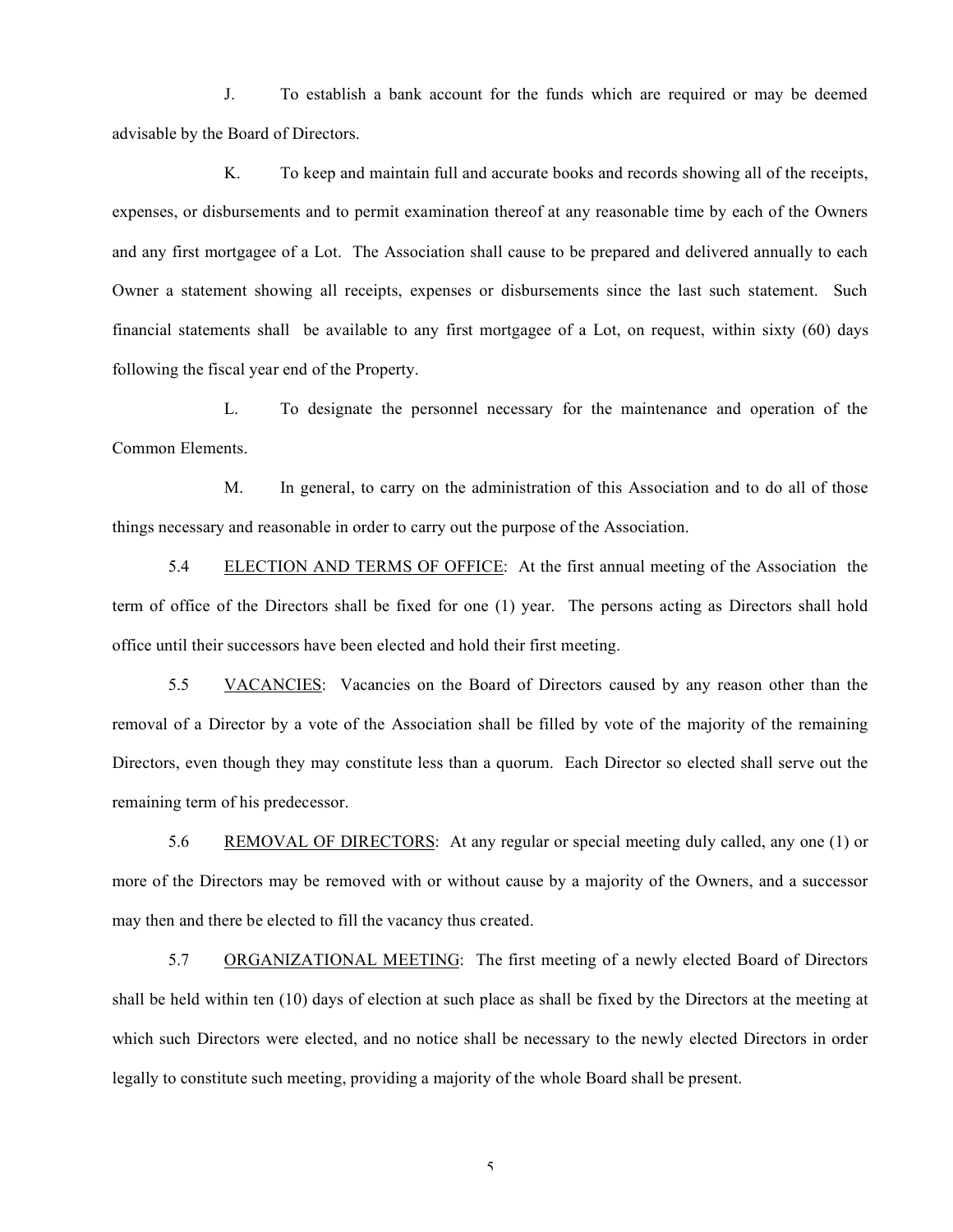5.8 REGULAR MEETINGS: Regular meetings of the Board of Directors may be held at such time and place as shall be determined, from time to time, by a majority of the Directors, but at least one (1) such meeting shall be held during each fiscal year. Notice of regular meetings of the Board of Directors shall be given to each Director, personally, by mail, telephone or telegraph, at least three (3) days prior to the date of such meeting.

5.9 SPECIAL MEETINGS: Special meetings of the Board of Directors may be called by the President or Secretary, or upon the written request of at least two (2) Directors. The President or Secretary will give three (3) days' personal notice to each Director by mail, telephone or telegraph, which notice shall state the tie, place (as hereinabove provided) and purpose of the meeting.

5.10 WAIVER OF NOTICE: Before or at any meeting of the Board of Directors, any Director may in writing waive notice of such meeting and such waiver shall be deemed equivalent to the giving of such notice. Attendance by a Director at any meeting of the Board shall be a waiver of notice by such Director of the time and place hereof. If all the Directors are present at any meeting of the Board, no notice shall be required and any business may be transacted at such meeting.

5.11 BOARD OF DIRECTORS QUORUM: At all meetings of the Board of Directors, a majority of Directors shall constitute a quorum for the transaction of business, and the acts of the majority of the Directors present at a meeting at which a quorum is present shall be the acts of the Board of Directors. If, at any meeting of the Board of Directors, there is less than a quorum present, the majority of those present may adjourn the meeting from time to time. At any such adjourned meeting, any business which might have been transacted at the meeting as originally called may be transacted without additional notice.

5.12 FIDELITY BONDS: The Board of Directors shall require that all officers and employees of the Association handling or responsible for association funds shall furnish adequate fidelity bonds. The premium on such bonds shall be paid by the Association. Such policies shall protect against dishonest acts on the part of officers, directors, trustees and employees of the Association who handle or are responsible for handling funds of the Association.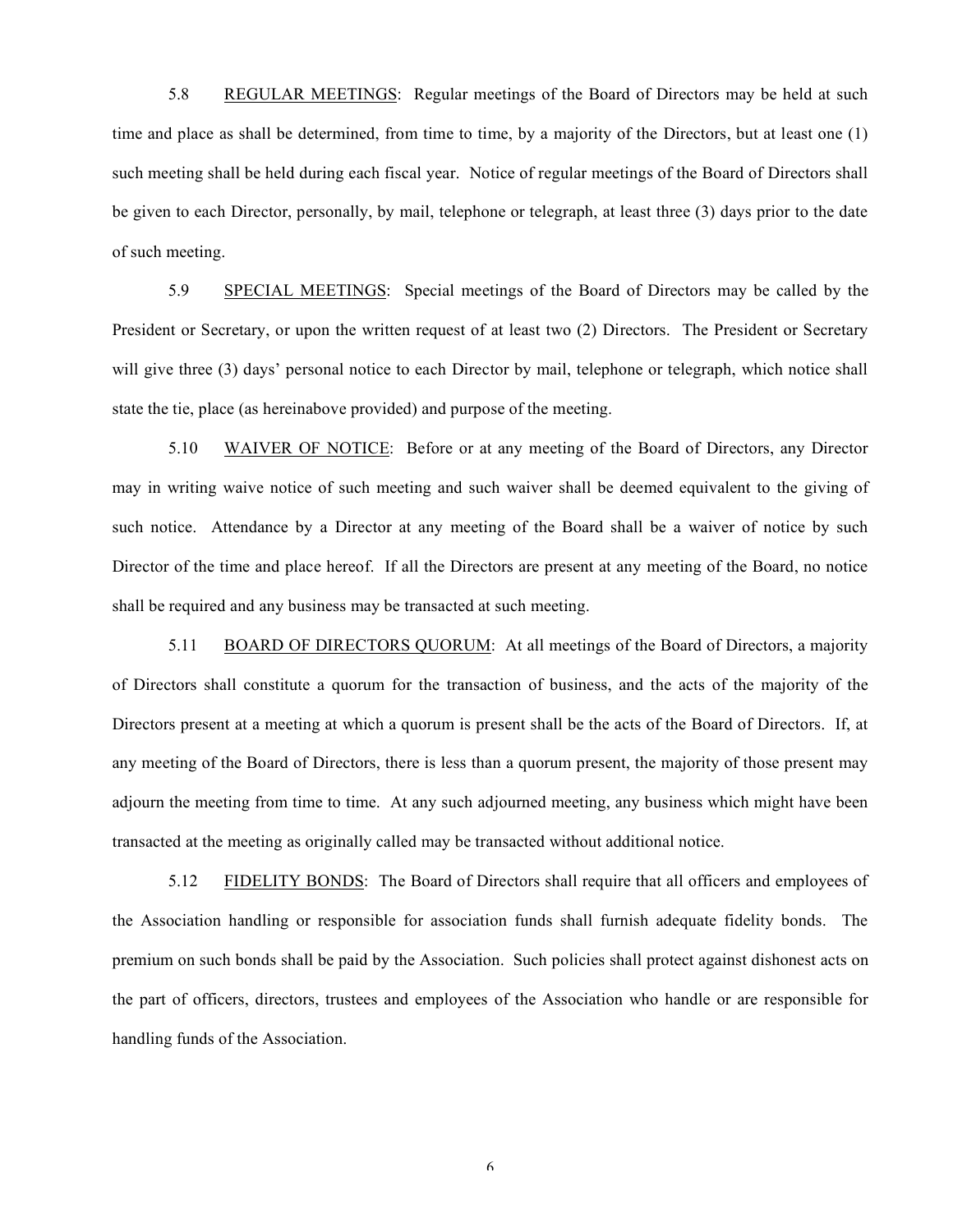5.13 ACTION BY UNANIMOUS CONSENT: any action required to be taken at a meeting of the Directors may be taken without a meeting if they consent in writing, setting forth the actions so taken, and shall be signed by all of the Directors entitled to vote with respect to the subject matter thereof.

5.14 TELEPHONE MEETINGS: Subject to the provisions for notice required by these Bylaws and the Texas Non-Profit Corporation Act for notice of meetings, Directors may participate and hold their meeting by means of conference telephone or similar communications equipment by which all persons participating in the meeting can hear each other. Participation in the meeting shall constitute presence in person at the meeting except when a person participates in the meeting for the express purpose of objecting to the transaction of any business on the ground that the meeting is not lawfully called or convened.

## ARTICLE VI

## **OFFICERS**

6.1 DESIGNATION: The officers of the Association shall be a President, Vice President, Secretary and Treasurer, all of whom shall be elected by the Board of Directors.

6.2 ELECTION OF OFFICERS: The officers of the Association shall be elected annually by the Board of Directors at the organizational meeting of each new Board and shall hold office at the pleasure of the Board.

6.3 REMOVAL OF OFFICERS: Upon an affirmative vote of a majority of the members of the Board of Directors, any officer may be removed, either with or without cause, and his successor may be elected at any regular meeting of the Board of Directors or at any special meeting of the Board called for such purpose.

6.4 PRESIDENT: The President shall be the chief executive officer of the Association. He shall preside at all meetings of both the Association and the Board of Directors. He shall have all the general powers and duties which are usually vested in the office of the President of an association, including, but not limited to, the power to appoint committees from among the Owners to assist in the administration of the affairs of the Association. The President, or his designated alternate, shall represent the Association at all meetings of the FRANCISCO BAY PROPERTY OWNERS ASSICIATION, INC.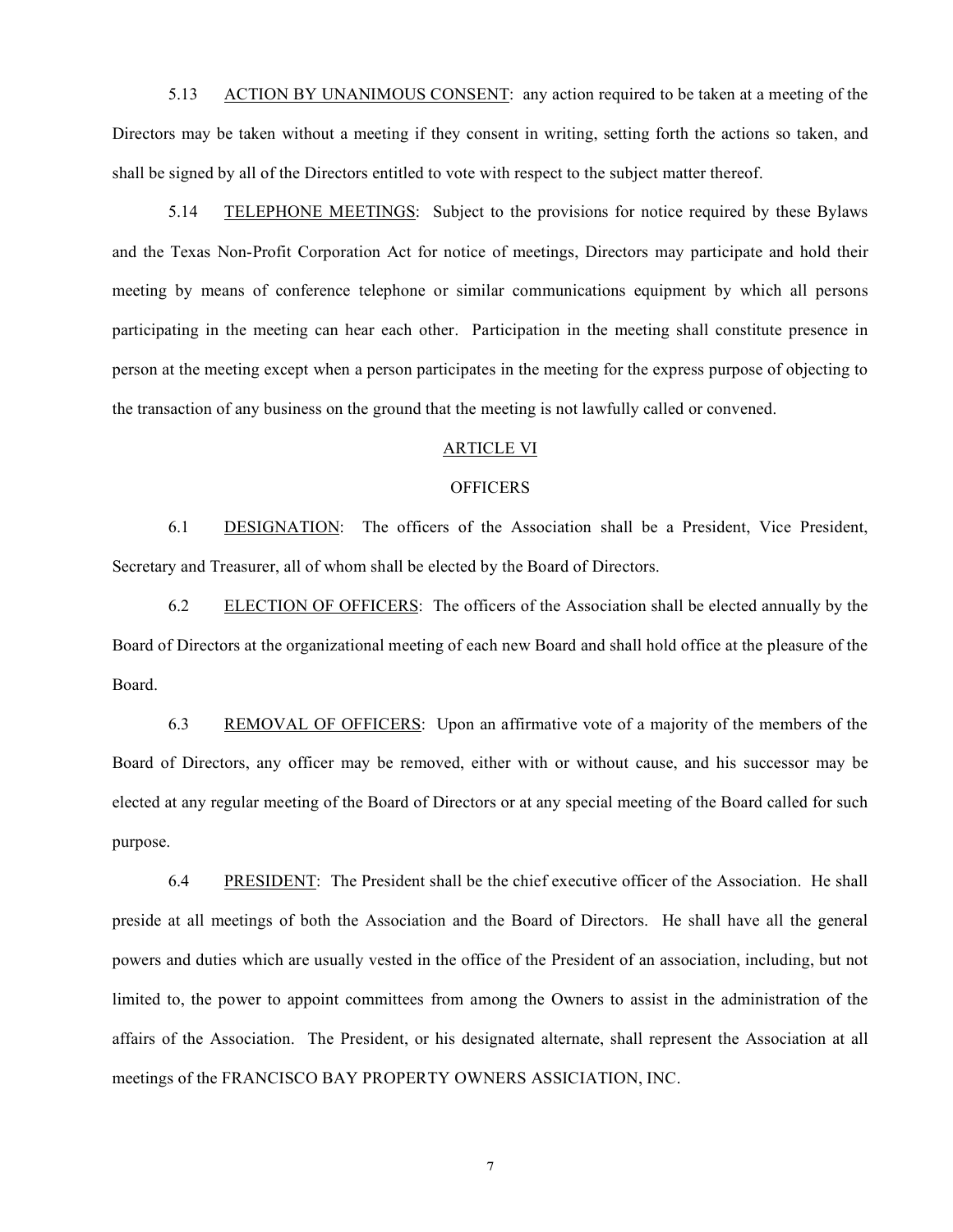6.5 VICE PRESIDENT: The Vice President shall perform all of the duties o the President in his absence and such other duties as may be required of him from time to time by the Board of Directors.

# 6.6 SECRETARY:

A. The Secretary shall keep the minutes of all meetings of the Board of Directors and the minutes of all meetings of the Association. He shall have charge of such books and papers as the Board of Directors may direct; and he shall, in general, perform all the duties incident to the office of the Secretary.

B. The Secretary shall compile and keep up to date at the principal office of the Association a complete list of Members and their last known addresses as shown on the records of the Association. Such list shall be open to inspection by Members and other persons lawfully entitled to inspect the same at reasonable times during regular business hours.

6.7 TREASURER: The Treasurer shall receive and deposit in appropriate bank accounts all money of the Association and shall disburse such as directed by resolution of the Board of Directors; provided, however, that a resolution of the Board of Directors shall not be necessary for disbursements made in the ordinary course of business, including authority to: sign all checks and promissory notes of the Association, keep proper books of account, cause an annual statement of the Association's books to be made at the completion of each fiscal year, prepare an annual budget and a statement of income expenditures to be presented to the Membership at its regular annual meeting, and deliver a copy of each to the Members and perform all other duties assigned to him by the Board of Directors.

## ARTICLE VII

## INDEMNIFICATION OF OFFICERS AND DIRECTORS

7.1 INDEMNIFICATION: The Association shall indemnify every Director or officer, his heirs, executors and administrators, against all loss, cost and expense, including counsel fees, reasonably incurred by him in connection with any action, suit or proceeding to which he may be made a party by reason of his being or having been a Director or officer of the Association, except in matters of gross negligence or willful misconduct. In the event of a settlement, indemnification shall be provided only in connection with such matters in which the Association is advised by counsel that the person to be indemnified has not been guilty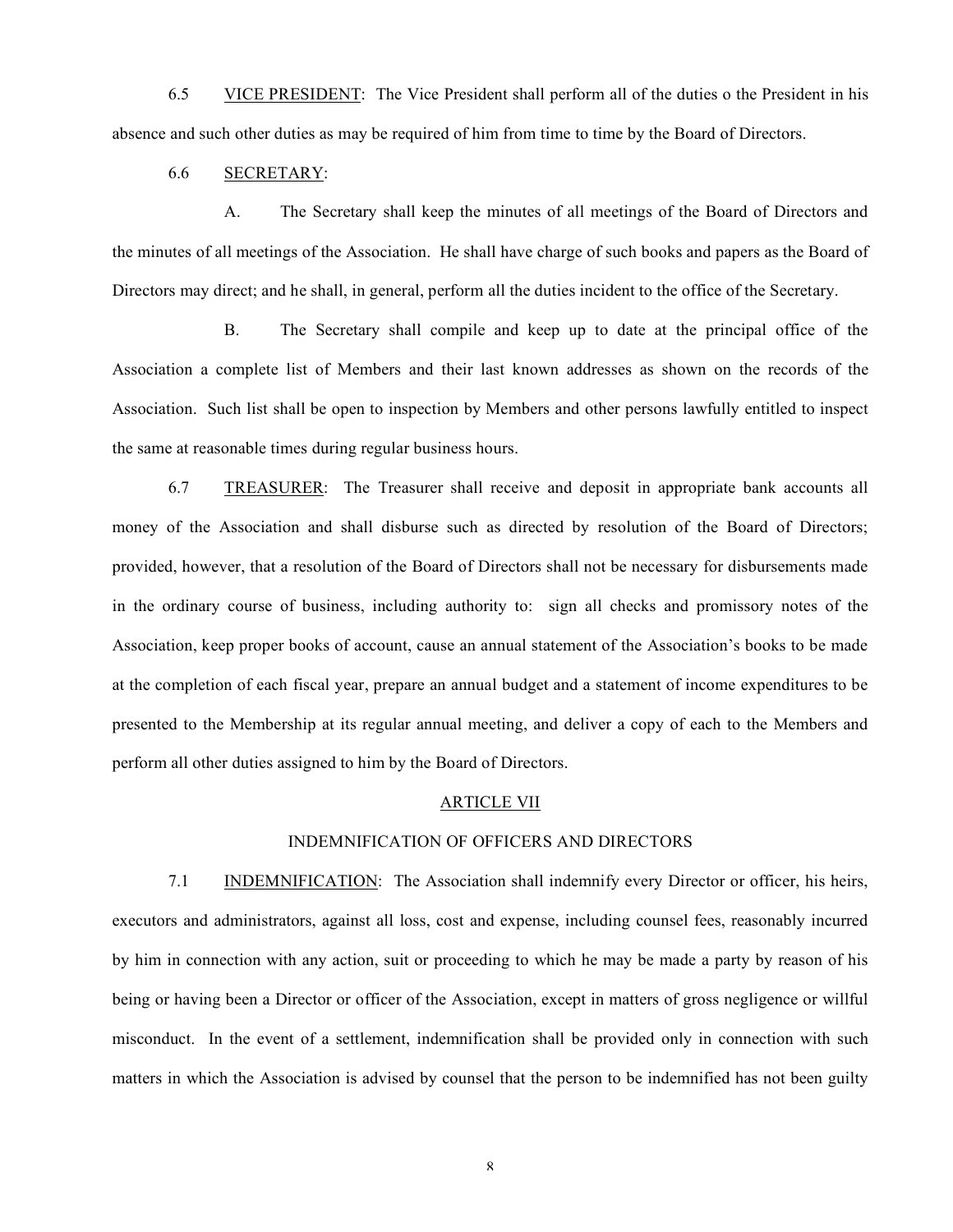of gross negligence or willful misconduct in the performance of his duty as such Director or officer in relation to the matter involved. The foregoing rights shall not be exclusive of other rights to which such Director or officer may be entitled. All liability, loss, damage, cost and expense incurred or suffered by the Association in connection with the foregoing indemnification provision shall be treated and handled by the Association as Common Expenses; provided, however, nothing contained in this Article VII shall be deemed to obligate the Association to indemnify any Member or Owner of a Lot, who is or has been a Director or officer of the Association, with respect to any duties or obligations assumed or liabilities incurred by him under and by virtue of the Covenants as a Member or Owner of a Lot covered thereby.

### ARTICLE VIII

## OBLIGATIONS OF THE OWNERS

8.1 ASSESSMENTS: All owners shall be obligated to pay the assessments imposed by the Association as defined in the Covenants. A Member shall be deemed to be in good standing and entitled to vote at any annual or special meeting of Members, within the meaning of these Bylaws, only if he is current in the assessments made or levied against him.

# 8.2 GENERAL:

A. Each Owner shall comply strictly with the provisions of the Covenants for Francisco Bay and any additions or phases thereto.

B. Each Owner shall always endeavor to observe and promote the cooperative purposes for which the Property was developed.

8.3 USE OF COMMON AREAS: Each Owner may use the Common Areas in accordance with the purposes for which they were intended. However, the Owner's right to access and use of the common Areas may be restricted if such Owner is in default under the terms and conditions of the Covenants.

### ARTICLE IX

#### AMENDMENTS TO PLAN OF OWNERSHIP

9.1 BYLAWS: These Bylaws may be amended by the Association at a duly constituted meeting for such purpose, and no amendment shall take effect unless approved by Owners representing at least  $66^2/3\%$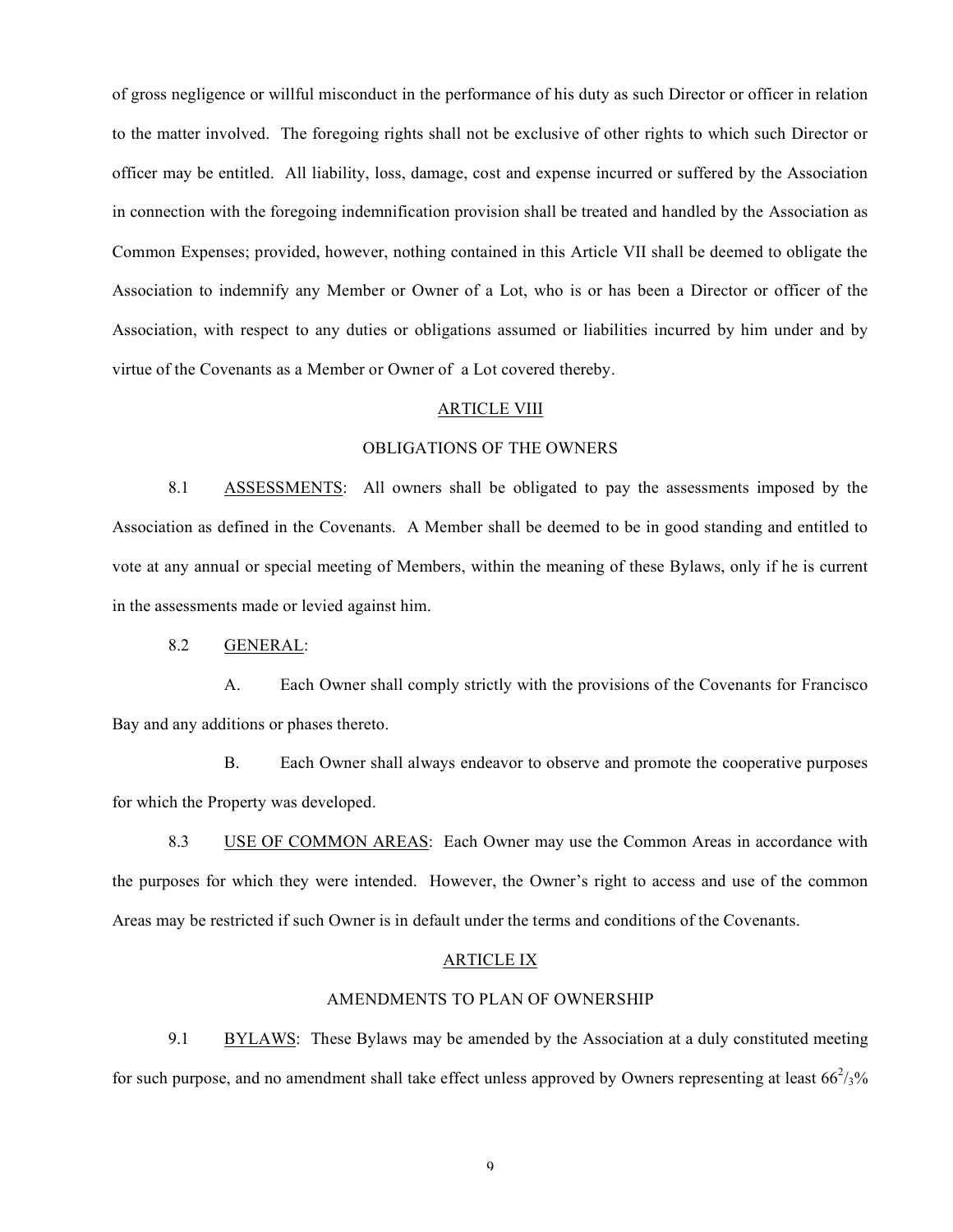of the aggregate interest of the Lots. In no event shall the Bylaws be amended to conflict with the Covenants. In the event of a conflict between the two (2) documents, the Covenants shall control.

#### ARTICLE X

#### COMPLIANCE

10.1 LEGAL REQUIREMENTS: These Bylaws are set forth to comply with the requirements of the laws of the State of Texas. If any of these Bylaws conflict with the provisions of any such statutes, it is hereby agreed and accepted that the provisions of such statutes will apply.

#### ARTICLE XI

#### NON-PROFIT ASSOCIATION

11.1 NON-PROFIT PURPOSE: This Association is not organized for profit. No Lot Owner, Member of the Board of Directors or person from whom the Association may receive any property or funds shall receive or shall be lawfully entitled to receive any pecuniary profit from the operation thereof, and in no event shall any part of the funds or assets of the association be paid as a salary or as compensation to, or distributed to or inure to the benefit of any Member of the Board of Directors; provided, however, always (a) that reasonable compensation may be paid to any Member while acting as an agent or employee of the Association, and (b) that any Member of the Board of Directors may, from time to time, be reimbursed for his actual and reasonable expenses incurred in connection with the administration of the affairs of the Association.

#### ARTICLE XII

#### PRINCIPAL OFFICE

12.1 ADDRESS: The principal office of the Association shall be located at 8632 S. Hwy. 287, Corsicana, Texas, 75109, but may be located at such other suitable and convenient place as shall be permitted by law and designated by the Directors.

### ARTICLE XIII

#### EXECUTION OF INSTRUMENTS